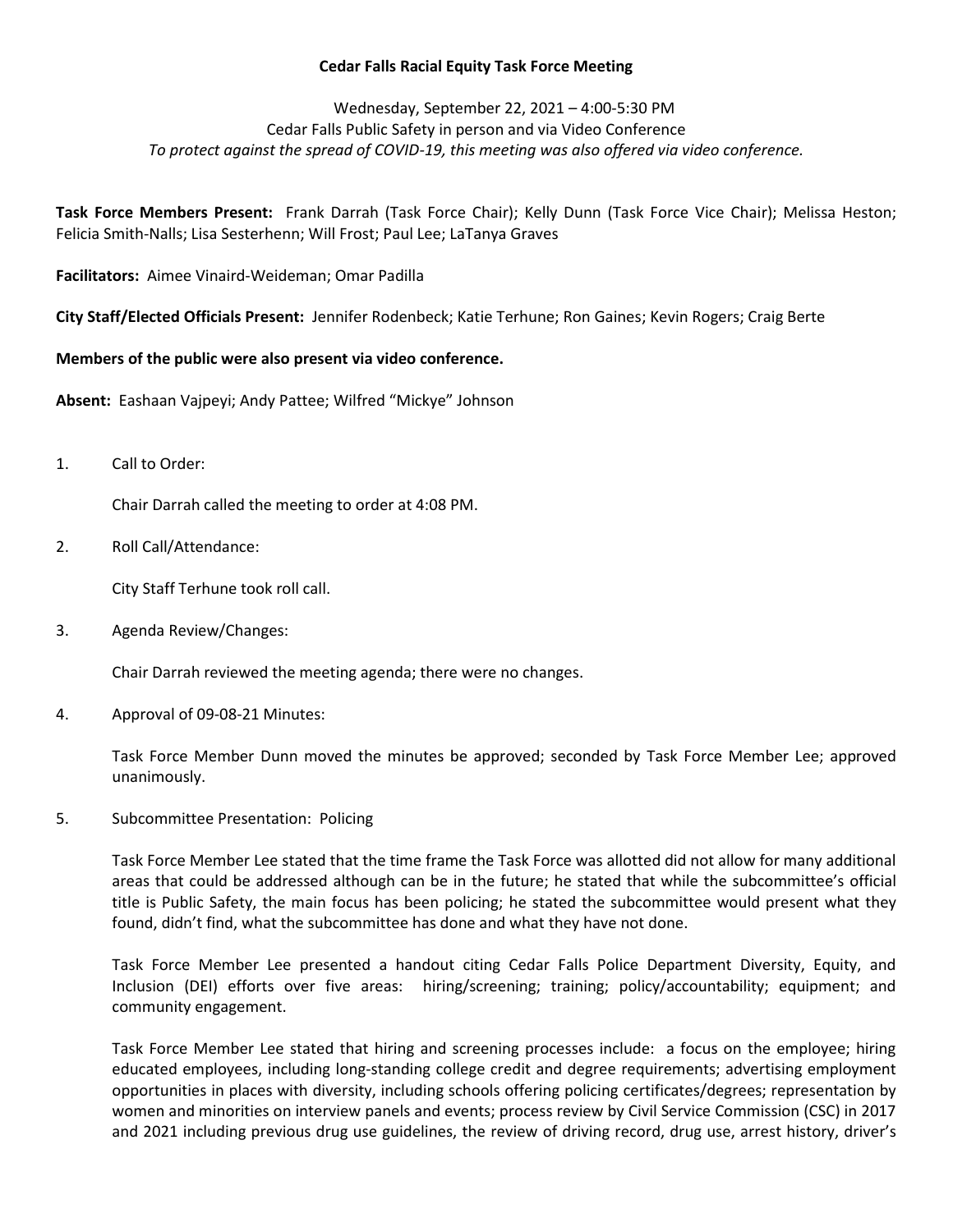license status upon testing instead of application, and use of objective data. A demographic breakdown of the current department was also included.

Task Force Member Lee stated that trainings include (and have been for): historical training; urban potential (35 years); undoing racism (25 years); crisis intervention (20 years) adding mental health CIT in 1999 (on-going); implicit bias training – the department partnered with Drake University in 2018, and spent half their training budget on it in 2019, prior to the death of George Floyd in Minneapolis; de-escalation training incorporated into all use of force and scenario training; current partnership with ELEVATE providing expanded mental health services to assist on calls for service. In 2020, legislation now requires increased de-escalation, DEI, and implicit bias training at Iowa Law Enforcement Academy, which this department has had in place for decades.

Task Force Member Lee stated policy and accountability practices include: formal complaint/internal investigation policy since mid-1980s; employee discipline is reviewed by outside legal firm; internal investigations are handled by outside law enforcement agency or law firm if a conflict of interest; on-going work with the Human Rights Commission (HRC) and Mayor for a formalized process to file complaints with the HRC; on-going policy updates, and the policy manual reflects how the department operates and is reviewed by City legal staff; the department has had policies on racial profiling, use of force, de-escalation, and chokeholds for over 30 years. Task Force Member Heston questioned what the racial profiling policies are; Task Force Member Frost stated the information he would present shortly may answer this further. Task Force Member Lee stated the Black Hawk County Consolidated Dispatch Center began recording disposition codes (a set of identifiers for sex, approximate age, and race/ethnicity) 20 years ago and new effort is being made to expand them.

Task Force Member Lee stated the department has had car cameras since 1993 and body cameras since 2009 and they've been upgraded 4 times with the entire system replaced in 2016; he stated all officers working patrol carry TASER, 2 44mm "less lethal" weapons are out each shift and all officers have training, baton, individual pepper spray, and each car has pepper spray and trainings occur on how and when to use these after deescalation has been utilized.

Task Force Member Lee shared the department's efforts in community involvement: the department has had a School Resource Officer partnership with the Cedar Falls Community Schools since the mid-1990s and the program has structure and guidelines to avoid any "schools to prisons" practices and perceptions (not using the school to advantage of the department); department heads, chiefs and support staff have been members of several combined efforts dealing with DEI and racism over the past 30 years with the Waterloo Police Department, Black Hawk County Sheriff's Department, Iowa State Patrol, and UNI police.

Task Force Member Frost introduced the second handout with traffic stop data and what the subcommittee "knows" and "doesn't know".

Task Force Member Frost presented data on traffic stops from 2017 and 2018 broken down by "white", "black", and "other" as well as the number that led to arrests of both white and black individuals but acknowledged other indicators not available such as socio-economic status; he stated that just looking at the numbers does not suggest a problem; the subcommittee presented arrest data in whole numbers instead of percentages because the numbers were so low that alteration by one would make a significant change. Task Force Member Frost urged task force members to remember the numbers alone do not show the whole story; those are the gaps.

Task Force Member Frost stated what the subcommittee doesn't know: the proximity of where most officers live versus where they patrol; how many traffic stops occur with Cedar Falls residents versus transient traffic; traffic stops from other departments as they relate to Cedar Falls; comprehensive data for citations, arrests, etc.; data for police call logs (details) to both dispatch and non-emergency; and data for officers drawing weapons.

Task Force Member stated what the subcommittee knows: more information/data is needed; most stops occur where there are more people present, such as commercial districts as opposed to residential; there are three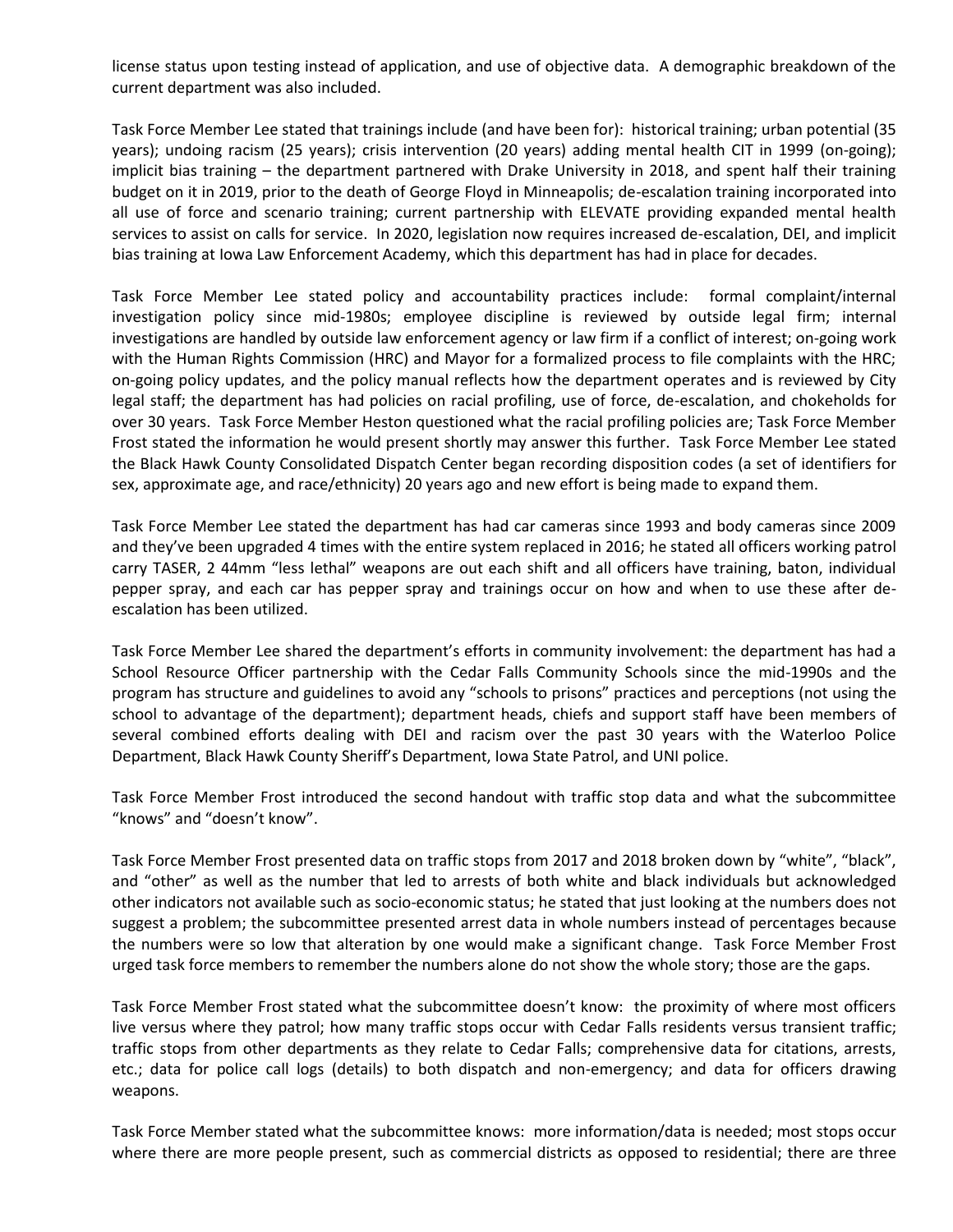patrol zones and officers rotate among these; racial identification is at each officer's discretion, as it's not provided on a driver's license, and that officers are humans making their best guess effort (I.E. disposition codes). Task Force Member Heston questioned if race is germane to the situation; Chief Berte stated the disposition codes for traffic stops are only provided after the call is cleared.

Vice Chair Dunn presented the subcommittee's recommendations, reiterating that this is the tip of the iceberg and things can grow from these recommendations. She stated the focus should be on de-escalation, peacekeeping, and humanization of the individual; be provided all tools and training necessary, and provide additional training and tools as needed. The subcommittee recommended continuation of the Task Force as its own commission to continue the equity conversation, both racial equity (including systemic issues) and equity for all. She stated positive marketing is a must, continuing what's being done (social media, Channel 15, etc.) but extending to other avenues and collaborating with existing organizations, extending funding and partnership. She stated the current complaint process can be initiated in person at Public Safety or City Hall; the subcommittee recommended a process for complaint submission available both in-person and electronically to be reviewed by the HRC as a neutral third party. She stated the subcommittee recommends the department should increase community policing (the more that officers are involved in the community the more they are seen as part of the community) and begin "immersion" policing. Task Force Member Frost explained the subcommittee was looking for "out of the norm" but with tremendous impact; they looked at the positive relations of the fire department with community historically, leading to the idea to have the officers on shift share housing during the shift in the patrol neighborhood to interact with community and humanize officers in the eyes of citizens as well as citizens in the eyes of the officers. Vice Chair Dunn stated the subcommittee recommends consideration of allowing officers to park patrol vehicles at personal residences (if fleet allows). Vice Chair Dunn stated implementing employee surveys is important; specifically in public safety honest feedback is necessary, especially from minority employees, both praising and criticizing the City of Cedar Falls as an employer in order for learning and growing. The subcommittee recommended actively recruiting and promoting minority officers, recruiting from the Cedar Valley area, promoting diversity within the department, and advertising open positions in geographic areas and institutions where minority races/ethnicities are more populous.

Task Force Member Heston questioned if there was consideration of public citizen review of employee processes; other cities have a commission that reviews complaints against police/public safety separate from internal review.

Task Force Member Heston asked if there was data that has been or could be compiled related specifically to police/youth interactions; she stated concern of rhetoric of Cedar Falls being overrun by gangs creating problems for both the community and public safety. Task Force Member Frost questioned if she meant any interaction; Task Force Member Heston stated not necessarily any interaction. She stated her approval of intentionally and deliberately increasing the trust of the youth of color and public safety officers, so their first thought isn't to run but that they know the officer/have more trust in the department. Chief Berte stated that data can be searched by disposition and call codes to get different data; Task Force Member Heston stated the intent to not overlook interaction with youth.

Task Force Member Graves stated that young people view officers as their parents and/or friends do; a negative encounter with officers as a young person can affect view of all officers. Task Force Member Frost stated that the data/numbers provided don't tell the whole story; he agreed with Task Force Member Graves that it's not always an individual's past experiences, but the effect of other's experiences influencing interactions; communities have learned groups have been dangerous to them and it transfers down; individuals have learned that a group of people are hazardous to a situation and that transfers down.

Task Force Member Smith-Nalls spoke about the inundation of images/videos on social media such as Facebook with regard to things such as the murder of George Floyd and that sites have algorithms that determine what each individual sees each day; she stated that we feed ourselves this and it can influence feeling over fact, and inform our fear(s) of the possibility of something happening such as being abducted or police brutality